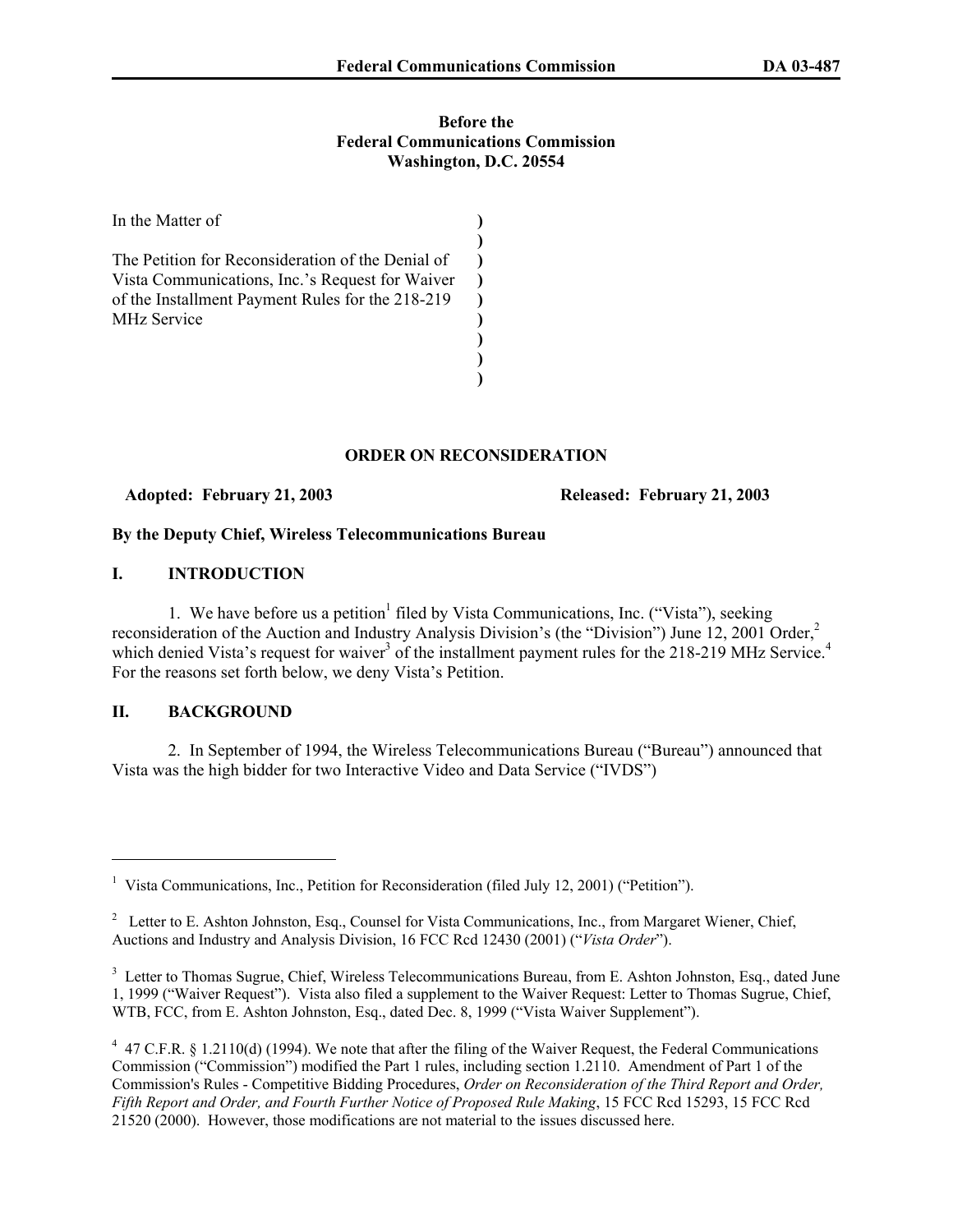licenses.<sup>5</sup> As a small business, Vista was eligible to pay for its winning bids through the Commission's installment payment plan.<sup>6</sup> Grant of the licenses was conditioned upon Vista's full and timely performance of all installment payment obligations.<sup>7</sup>

3. Vista acknowledges that after making its March 31, 1997 installment payments, it ceased making payments on the licenses.<sup>8</sup> Vista's next installment payment was due on June 30, 1997. The Commission's rules at that time provided that in the event a license holder was more than ninety days delinquent on any installment payment, its license would cancel automatically.<sup>9</sup> If, during the first ninety days following any missed installment payment, a licensee required additional time to make its payment, the rules allowed the licensee to request that the Commission grant a grace period of three to six months, during which no installment payments need be made.<sup>10</sup> Thus, under the Commission's rules, Vista had until September 28, 1997, to either submit the full amount of the June 30, 1997 installment payments or file a grace period request. Vista did neither, $11$  and as a result, the licenses automatically canceled on September 29, 1997.

4. On September 17, 1998, the Commission issued the *218-219 MHz Flex Order*, which, among other measures, re-designated IVDS as the 218-219 MHz Service and proposed a financial restructuring scheme that allowed non-defaulting licensees the option of retaining their licenses under reamortized payment obligations or returning their licenses to the Commission in exchange for cancellation of debt, *i.e.*, amnesty.<sup>12</sup>

5. On June 1, 1999, more than 18 months after the licenses canceled, Vista filed a request for waiver of the grace period and automatic cancellation provisions of the installment payment rules.<sup>13</sup> Vista alleged that its confusion and uncertainty over its installment payment schedule and its lack of knowledge regarding the grace period provisions justified grant of the waiver.<sup>14</sup> In its Waiver Request, Vista also

 $6$  47 C.F.R. § 1.2110(d) (1994).

 $\overline{a}$ 

<sup>7</sup> 47 C.F.R. § 1.2110(d)(4) (1994); Wireless Telecommunications Bureau Staff Clarifies "Grace Period" Rule for IVDS "Auction" Licensees Paying By Installment Payments, *Public Notice*, 10 FCC Rcd 10724 (1995) (WTB) ("*IVDS Grace Period PN*").

<sup>8</sup> Waiver Request at 5 ("Vista halted its payment out of confusion over the IVDS payment schedule and uncertainty concerning its obligations as a result of the many changes in the overall IVDS payment program. Vista did not file a grace period request at the time because it did not know it was required to do so.").

 $9\,$  47 C.F.R. § 1.2110(e)(4) (1997).

10 47 C.F.R. § 1.2110(e)(4)(ii) (1997)*.* 

<sup>12</sup> Amendment of Part 95 of the Commission's Rules to Provide Regulatory Flexibility in the 218-219 MHz Service and Amendment of Part 95 of the Commission's Rules to Allow Interactive Video and Data Service Licensees to Provide Mobile Services (proceeding terminated), *Order, Memorandum Opinion and Order, and Notice of Proposed Rulemaking*, 13 FCC Rcd 19064 (1998) ("*219-219 MHz Flex Order*").

<sup>13</sup> Waiver Request.

14 *Id*. at 5-7.

<sup>5</sup> Interactive Video And Data Service (IVDS) Applications Accepted For Filing, *Public Notice*, 9 FCC Rcd 6227 (1994) (Vista submitted the winning bids on license IVM135A, Eugene, OR., and license IVM148A, Salem, OR.).

 $11$  Waiver Request at 6.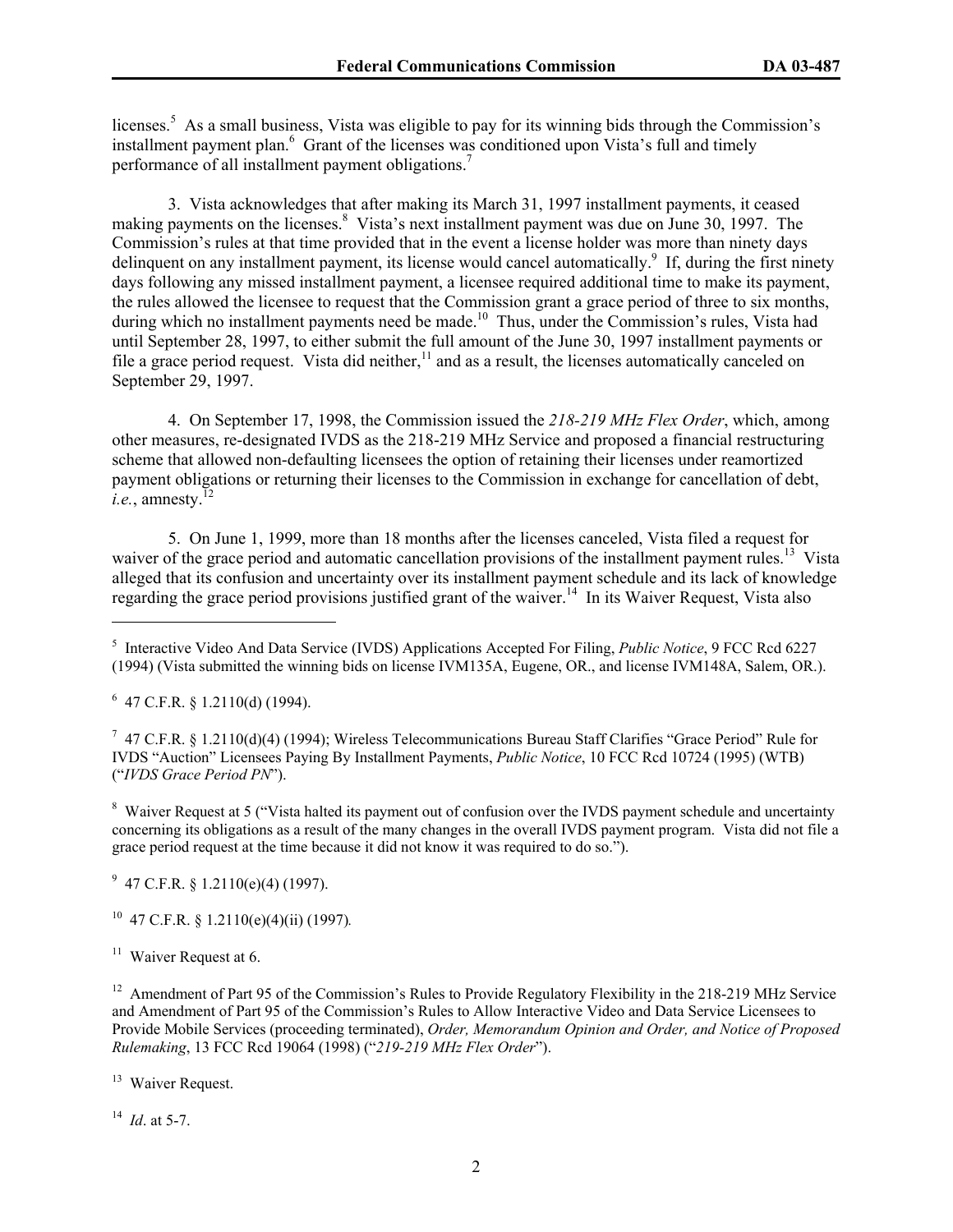argued that the Commission's proposal in the *218-219 MHz Flex Order* to allow licensees that had not made installment payments, but had filed timely grace period requests, to retain their license(s), while refusing to permit licensees that made "substantial payments" to retain their license(s), would be inequitable. $15$ 

 6. On September 10, 1999, while Vista's Waiver Request remained pending, the Commission issued the *218-219 MHz Restructuring Order*, which, among other measures, adopted a financial restructuring plan for "Eligible Licensees."<sup>16</sup> Eligible Licensees included those that: (i) were current in installment payments as of March 16, 1998; (ii) were less than ninety days delinquent on the last payment due before March 16, 1998; or (iii) had properly filed grace period requests under the former installment payment rules.<sup>17</sup> "Ineligible Entities" were those that had made second down payments and either (i) made some installment payments, but were not current in their installment payments as of March 16, 1998, and did not have a grace period request on file in conformance with the former rules; or (ii) never made any installment payments and did not have a timely filed grace period request on file.<sup>18</sup> Ineligible Entities were not entitled to participate in the restructuring plan for the 218-219 MHz Service because they lost their licenses through default.19 Ineligible Entities, however, were granted debt forgiveness for any outstanding balances owed and were informed that their previously paid installments would be refunded.<sup>20</sup> Finally, the Commission also delegated to the Bureau and the Office of Managing Director ("OMD") the authority to implement the provisions in the *218-219 MHz Restructuring Order*. 21

 7. Subsequently, on December 3, 1999, Vista filed a petition for reconsideration of the *218-219 MHz Restructuring Order*. 22 In this petition, Vista raised the same arguments contained in its Waiver Request. On December 13, 2000, the Commission issued the *218-219 MHz Second Order on* 

 $\overline{a}$ 

17 *Id*. at 1520, ¶ 37.

<sup>18</sup> *Id*. at 1520, ¶ 38.

<sup>19</sup> *Id*. at 1518, ¶ 33 (citing 47 C.F.R. § 1.2110); *see also* Letter to J. Jeffrey Craven, Esq., Counsel for IVIDCO, L.L.C., from Margaret Wiener, Chief, Auctions and Industry Analysis Division, Wireless Telecommunications Bureau*,* 16 FCC Rcd 7236 (2001) ("*IVIDCO Order*"); Letter to Fred D. Middleton, Jr., President, P.A.W., Inc., from Margaret Wiener, Chief, Auctions and Industry Analysis Division, Wireless Telecommunications Bureau, 16 FCC Rcd 3473 (2001).

<sup>20</sup> *218-219 MHz Restructuring Order*, 15 FCC Rcd at 1520, ¶ 38; Implementation Procedures for the Report and Order and Memorandum Opinion and Order Addressing the 218-219 MHz Services (Formerly Known As Interactive Video And Data Services (IVDS)), *Public Notice*, 15 FCC Rcd 7329 (WTB 2000) (noting that the Department of Justice authorized the reduction of debt owed to the United States in accordance with the debt relief provisions of the *218-219 MHz Order*) ("*Implementation Public Notice*"); Wireless Telecommunications Bureau Announces Revised Election Date and Amends Eligibility List for 218-219 MHz Service, *Public Notice,* 16 FCC Rcd 5937 (2001) ("*Election Public Notice*").

<sup>21</sup> *218-219 MHz Restructuring Order*, 15 FCC Rcd at 1529, ¶ 54.

<sup>22</sup> Amendment of Part 95 of the Commission's Rules to Provide Regulatory Flexibility in the 218-219 MHz Service, Petition for Reconsideration and Clarification, submitted by Vista Communications, Inc. (Dec. 3, 1999).

<sup>15</sup> *Id*. at 7.

<sup>&</sup>lt;sup>16</sup> Amendment of Part 95 of the Commission's Rules to Provide Regulatory Flexibility in the 218-219 MHz Service, 15 FCC Rcd 1497, at 1506, 1517 ¶¶ 15, 31 ("*218-219 MHz Restructuring Order*").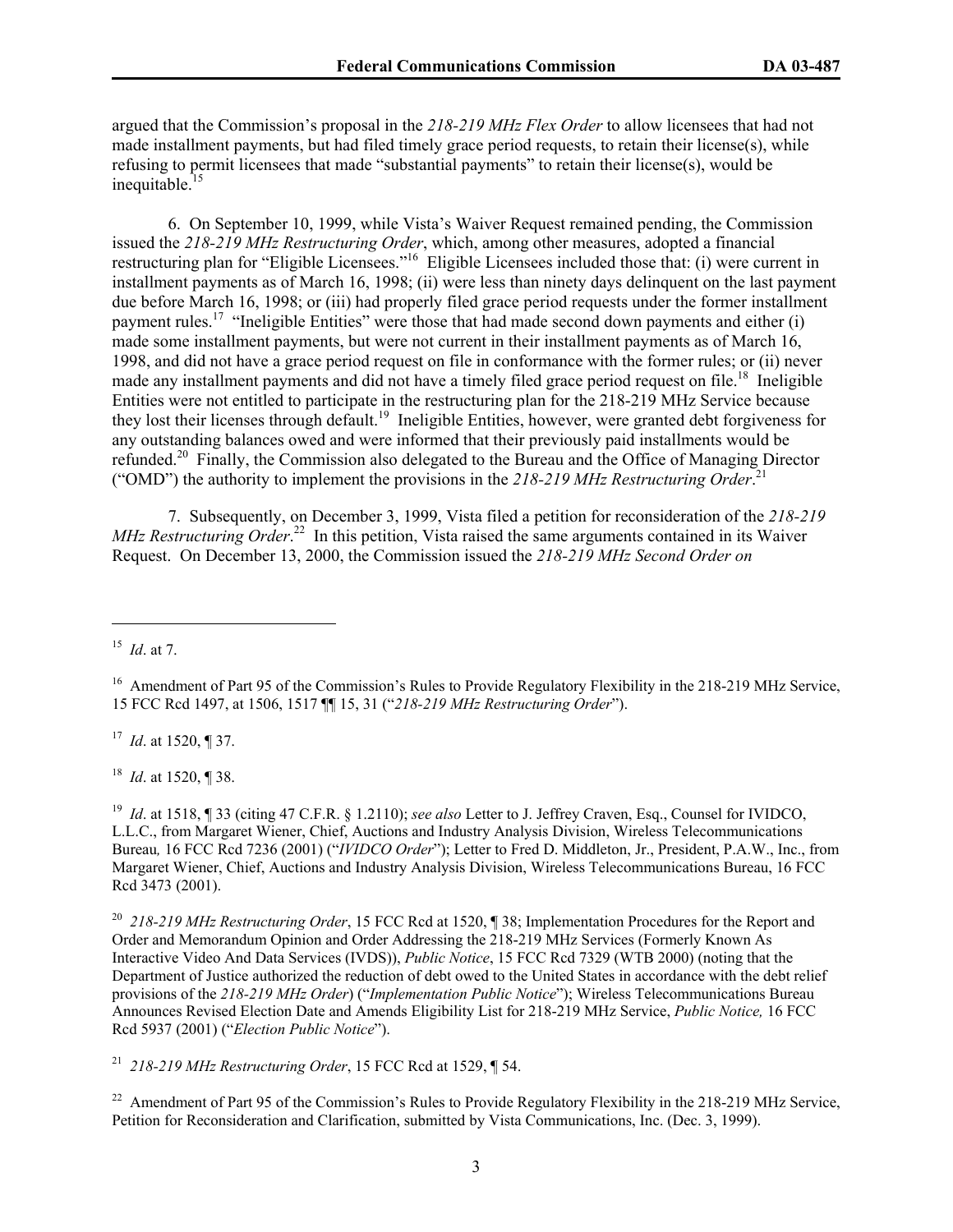*Reconsideration*, 23 which, among other things, affirmed the definition of Eligible Licensee set forth in the *218-219 MHz Restructuring Order<sup>24</sup>* and rejected Vista's petition for reconsideration of the *218-219 MHz Restructuring Order*. 25

 8. Pursuant to its delegated authority, the Bureau sent individual letters on January 6, 2000, to former and current 218-219 MHz licensees confirming their status.26 The letter sent to Vista confirmed that it was not eligible to participate in the restructuring plan.<sup>27</sup> Additionally, on April 20, 2000, the Bureau issued two public notices explaining the restructuring procedures.<sup>28</sup> One of those public notices, the *Implementation Public Notice*, included a list of entities that would be eligible to participate in the 218-219 MHz restructuring plan.<sup>29</sup> Vista was not among those listed as eligible.<sup>30</sup>

 9. On January 3, 2001, the Bureau released a public notice containing information regarding election procedures and also including an amended list of Eligible Licensees.<sup>31</sup> Again, Vista was not among those listed as eligible for participation in the restructuring plan. Vista did not dispute the Bureau's confirmation of Vista's status in the *Vista Ineligibility Letter*, nor did it dispute that it was not included in the list of eligible entities in the *Implementation Public Notice* or the *Election Public Notice*.

 10. On April 9, 2001, Vista filed a petition for review of the orders implementing the Commission's comprehensive restructuring of the 218-219 MHz Service before the United States Court of Appeals for the District of Columbia Circuit.<sup>32</sup> It remains pending.

11. On June 12, 2001, the Division issued an order denying Vista's Waiver Request.<sup>33</sup> In the *Vista Order*, the Division described Vista's allegations in detail and explained that Vista's alleged confusion regarding the application of the installment payment rules and its installment payment schedule

<sup>25</sup> *Id*.

 $\overline{a}$ 

<sup>26</sup> *See*, *e.g.*, Letter to Elizabeth Michaels, from Rachel Kazan, Chief, Auctions Finance and Market Analysis Branch, Wireless Telecommunications Bureau, dated January 6, 2000 ("*Vista Ineligibility Letter*").

<sup>27</sup> *Id*.

<sup>28</sup> *Implementation Public Notice*, 15 FCC Rcd 7329; Frequently Asked Questions Regarding the Restructuring Rules for the 218-219 MHz Service, *Public Notice*, 15 FCC Rcd 7305 (2000). The Bureau also had previously released a public notice containing preliminary implementation procedures on December 28, 1999. Wireless Telecommunications Bureau Announces Preliminary Implementation Procedures for 218-219 MHz Service (Formerly known as Interactive Video and Data Service (IVDS)), *Public Notice*, 15 FCC Rcd 22 (1998).

<sup>29</sup> *Implementation Public Notice*, 15 FCC Rcd 7329.

<sup>30</sup> *Id*.

<sup>31</sup> *Election Public Notice*, 16 FCC Rcd 5937.

33 *Vista Order*, 16 FCC Rcd 12430.

<sup>&</sup>lt;sup>23</sup> Amendment of Part 95 of the Commission's Rules to Provide Regulatory Flexibility in the 218-219 MHz Service, *Second Order on Reconsideration of the Report and Order and Memorandum Opinion and Order*, 15 FCC Rcd 25020 (2000) ("*Second Order on Reconsideration*").

<sup>24</sup> *Id*. at 25031-25033, 25043, ¶¶ 24-29, 50.

<sup>32</sup> *Vista Communications, Inc. v. FCC*, No. 01-1168 (D.C. Cir, filed April 9, 2001).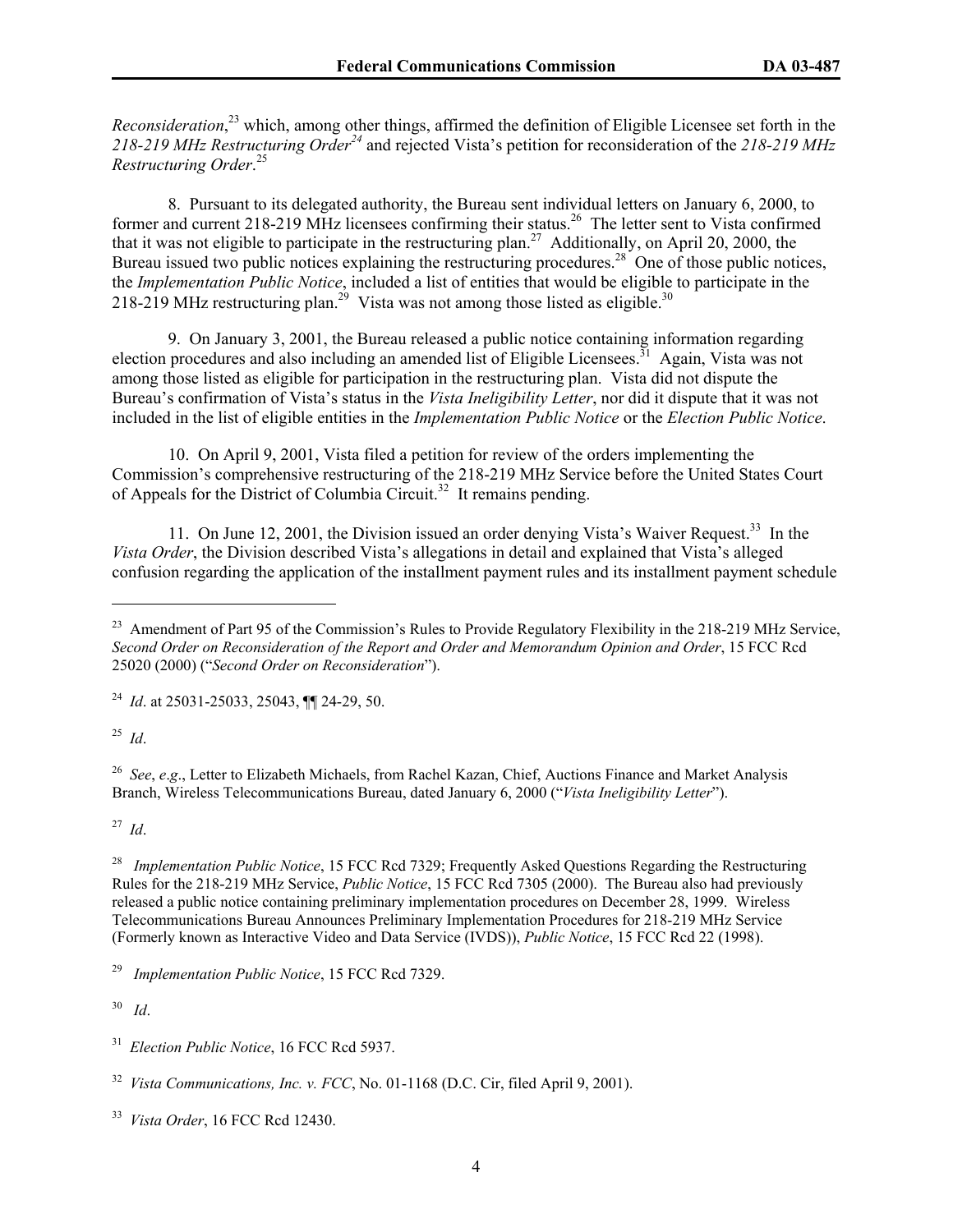did not justify grant of the Waiver Request.<sup>34</sup> As part of this determination, the Division found that Vista's assumption that it could withhold payments despite the Commission's repeated notification of the consequences that would flow from failure to make full and timely installment payments was unreasonable.<sup>35</sup> In making this determination, the Division took notice of the Commission's prior conclusion, in the context of Vista's challenge to the *218-219 MHz Restructuring Order*, that "even the most favorable reading of the Commission's Orders and letters to licensees would not reasonably lead a licensee to believe that it was excused from its obligation to make payments, or that it did not need to file a grace period request if it determined that it could not make timely payments."<sup>36</sup> The Division also explained that Vista, just as every Commission licensee, was charged with knowledge of the applicable regulations.37 Thus, the Division found that Vista's alleged lack of knowledge with respect to the grace period rules also did not justify waiver of the rules and it had failed to demonstrate unique or unusual circumstances that would warrant waiver of the rules. $38$ 

12. The Division also addressed Vista's contention that enforcement of the rules that resulted in the automatic cancellation of Vista's license would be inequitable and contrary to the underlying purpose of the rules.39 Vista alleged that it would be unfair to allow licensees that made no installment payments, but filed timely grace period requests, to retain their licenses, while refusing to permit licensees that had made "substantial payments," such as Vista, to retain their licenses.<sup>40</sup> The Division noted that the Commission had previously rejected this argument when Vista raised it as part of a reconsideration petition essentially seeking to change the definition of "Eligible Licensee" to include those who had made "substantial payments."<sup>41</sup> The Division also explained that strict enforcement of the Commission's payment rules ensures that applicants have the necessary financial qualifications to be a Commission licensee and that spectrum is awarded to those qualified bidders who value the spectrum most.<sup>42</sup> Further, the Division stated that insisting that licensees demonstrate their ability to pay as a condition to holding licenses is essential to a fair and efficient licensing process, is fair to all participants in the Commission's auctions, including those who won licenses in the auctions and those who did not, and fosters the promotion of economic opportunity and competition in the marketplace.<sup>43</sup>

<sup>35</sup> *Id*.

 $\overline{a}$ 

<sup>36</sup> *Id*. at 12433 (citing *218-219 MHz Second Order on Reconsideration*, 15 FCC Rcd at 25032, ¶ 28).

<sup>37</sup> *Id.* at 12434, note 38 (citing 47 C.F.R. 0.406 "Persons having business with the Commission should familiarize themselves with those portions of its rules and regulations pertinent to such business").

38 *Id*. at 12434-12435.

39 *Id*.

<sup>40</sup>Waiver Request at 7.

<sup>41</sup> *Vista Order*, 16 FCC Rcd at 12435 (citing *218-219 MHz Second Order on Reconsideration*, 15 FCC Rcd at 25032, ¶ 27.

<sup>42</sup> *Id*. at 12436.

43 *Id* at 12436 (citing *218-219 MHz Second Order on Reconsideration*, 15 FCC Rcd at 25033, ¶ 29).

<sup>34</sup> *Id*. at 12433-12435.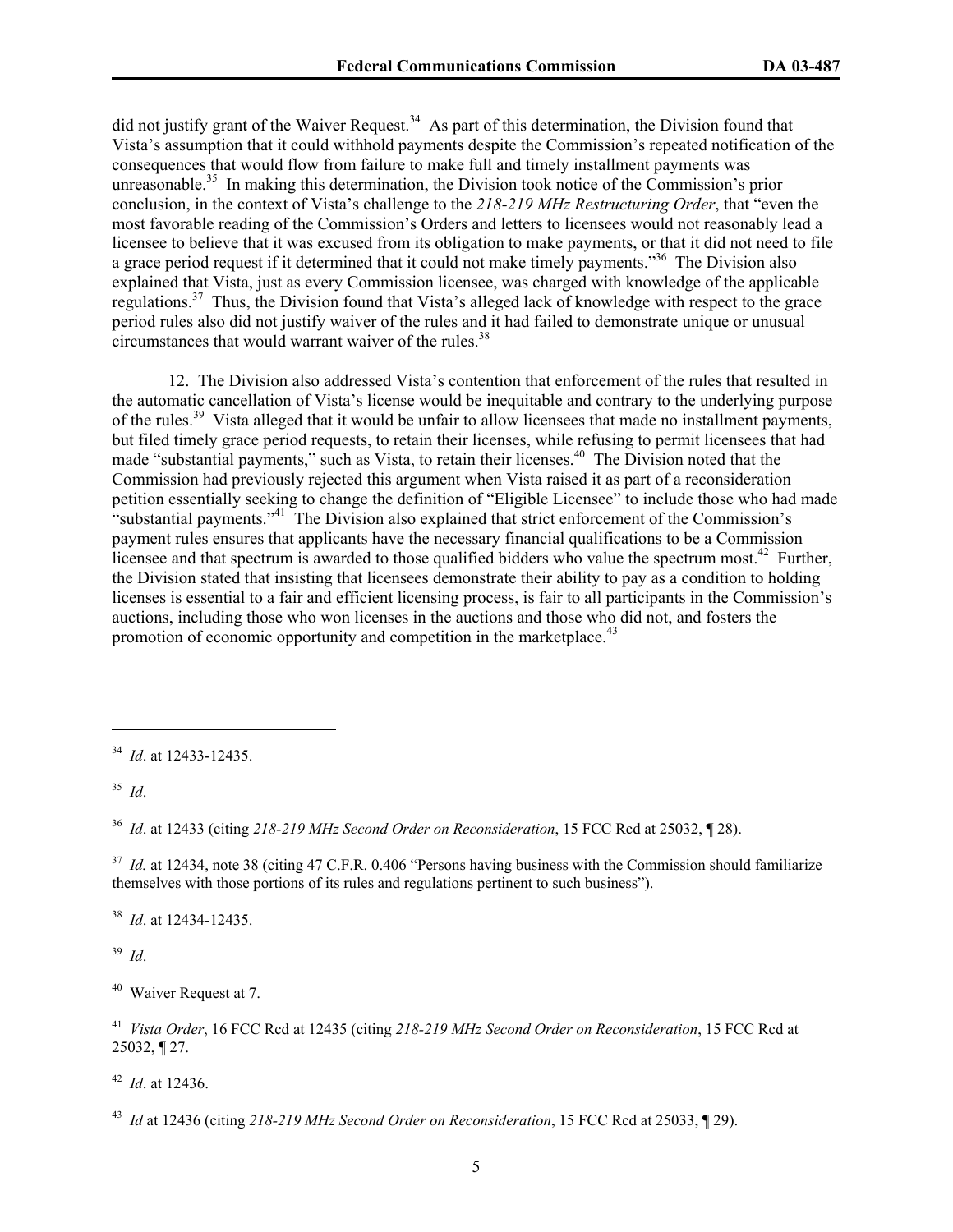13. Finally, in the *Vista Order* the Division denied Vista's request, made in the alternative, to make retroactive payment.<sup>44</sup> In explaining its decision, the Division observed that, in essence, this request sought a change to the Commission's eligibility rules and this change had previously been denied by the Commission.45 In the *218-219 MHz Second Order on Reconsideration,* the Commission specifically rejected Vista's proposal that the Commission reconsider the *218-219 MHz Restructuring Order* to allow retroactive payments by former licensees such as Vista.<sup>46</sup> The Commission determined that granting Vista's request would undermine the Commission's rules requiring timely and full payment as a condition of retaining the license.<sup>47</sup> The Commission concluded that in light of the ample notice provided licensees regarding the payment rules,<sup>48</sup> and the generous provisions for Ineligible Entities provided in the 218-219 <sup>r</sup> *MHz Restructuring Order*, Vista's suggestion that it be allowed to make retroactive payments was unsupportable.<sup>49</sup> Thus, in keeping with the Commission's earlier rejection of this suggestion, the Division rejected Vista's proposal to allow it to make retroactive payments in order to become eligible for participation in the 218-219 MHz Service restructuring plan.<sup>50</sup>

14. On July 12, 2001, Vista filed the instant Petition.

## **III**. **DISCUSSION**

15. In its Petition, Vista argues that the Division failed to properly consider its Waiver Request.<sup>51</sup> Specifically, Vista alleges that the Division failed to consider the effect that changes to the installment payment schedule had upon Vista.<sup>52</sup> Vista also alleges that the 218-219 MHz restructuring plan is inequitable.<sup>53</sup> Finally, Vista contends that the Division failed to address precedent cited in the Waiver

<sup>44</sup> *Id*.

 $\overline{a}$ 

<sup>45</sup> *Id.* at 12435 (citing *218-219 MHz Second Order on Reconsideration*, 15 FCC Rcd at 25033, ¶ 29).

<sup>46</sup> *218-219 MHz Second Order on Reconsideration*, 15 FCC Rcd at 25033, ¶ 29 (cited in *Vista Order*, 16 FCC Rcd at 12436); *see also IVIDCO Order*, 16 FCC Rcd 7236.

47 *218-219 MHz Second Order on Reconsideration*, 15 FCC Rcd at 25033 ¶ 29 (cited in *Vista Order*, 16 FCC Rcd at 12436).

<sup>48</sup> *Id*.; 47 C.F.R. § 1.2110(e)(4)(ii)(1994); *IVDS Grace Period PN*, 10 FCC Rcd 10724; *see also* Interactive Video and Data Service (IVDS) Licenses, Various Requests by Auction Winners, *Order*, 11 FCC Rcd 1282, at 1285 ¶ 19 (1995) ("*IVDS Omnibus Order*").

49 *218-219 MHz Second Order on Reconsideration*, 15 FCC Rcd at 25033 ¶ 29 (cited in *Vista Order*, 16 FCC Rcd at 12436).

<sup>50</sup> *Vista Order*, 16 FCC Rcd at 12436.

<sup>51</sup> Petition at 2, 13-14, (citing *BellSouth Corp. v. FCC*, 162 F.3<sup>rd</sup> 1215, 1224 (D.C. Cir. 1999); 21<sup>st</sup> Century Telesis, Inc., *Memorandum Opinion and Order*, 15 FCC Rcd 25113 (2000), *aff'd on recon*, 16 FCC Rcd 17257(2001) ("*21st Century*"), *aff'd, 21st Century Telesis Joint Venture and 21st Century Bidding Corporation v. FCC*, No. 01-1435, 2003 WL 203126 (D.C. Cir. Jan. 31, 2003); *WAIT Radio v. FCC*, 413 F.2d 1153, 1157 (D.C. Cir. 1969) (government agencies must give waiver requests a "hard look" and not a perfunctory denial. The "hard look" requirement assures that a general rule serving the public interest for a broad range of situations will not be rigidly applied where its application would not be in the public interest)).

 $52$  Petition at 2-11.

<sup>53</sup> Petition at 6; Waiver Request at 7.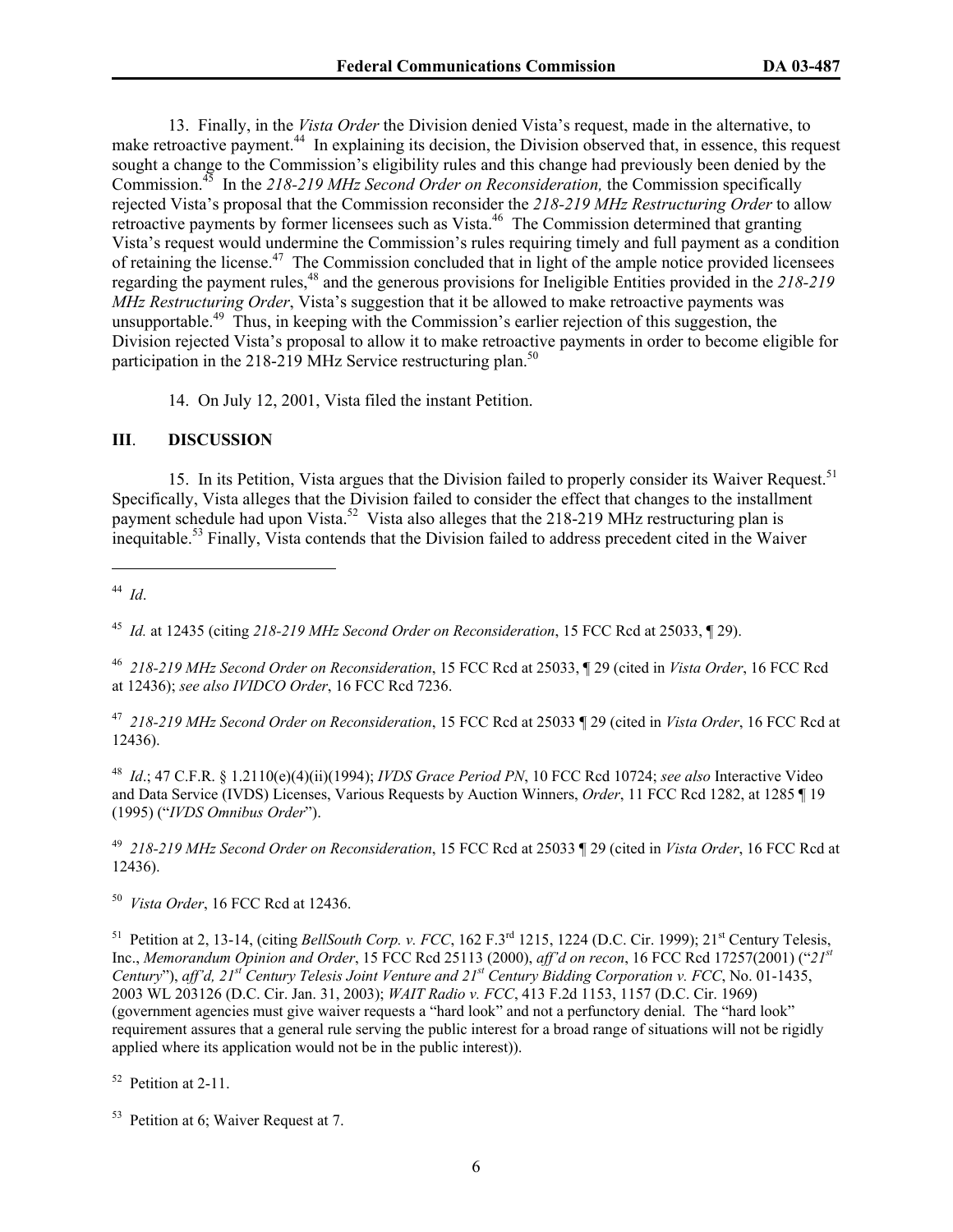Request that supports the grant of a waiver in this instance.<sup>54</sup> For the reasons set forth below, we affirm the Division's *Vista Order* and deny the Petition.

 16. In the Waiver Request, Vista alleged that it withheld payments out of confusion over the payment schedule and uncertainty concerning its obligations as a result of changes in the payment program.<sup>55</sup> Vista pointed to changes to the installment payment plan,<sup>56</sup> including postponement of the date for the initial installment payment,<sup>57</sup> and correspondence from the Commission<sup>58</sup> to support its allegation that it was confused and, therefore, appropriately withheld installment payments after making the March 31, 1997 installment payment.<sup>59</sup> As we have noted above, the Division fully examined each of Vista's allegations in detail and found that Vista's alleged lack of knowledge with respect to the grace period rules and alleged confusion failed to demonstrate unique or unusual circumstances that would warrant waiver of the rules. $^{60}$  For example, the Division explained that the public notices and correspondence upon which Vista based its Waiver Request included explanations of the installment payment rules and the availability of grace periods.<sup>61</sup> Ultimately, Vista's request for waiver of the automatic cancellation and grace period provisions of the installment payment rules was denied, not because the Division failed to consider the request as required under the "hard look" standard, but because it found, as we do here, that Vista has not met the Commission's standards for granting a waiver request.<sup>62</sup> Thus, the Division appropriately concluded that Vista had failed to establish a basis for waiver of the Commission's rules.<sup>63</sup>

17. With respect to Vista's contention that the 218-219 MHz financial restructuring plan is inequitable, as the Division noted, the Commission has previously considered and rejected this argument in the *218-219 MHz Second Order on Reconsideration*. 64 Repetitious petitions such as this one can potentially delay judicial review where the request places again before the Commission the same issues it

 $\overline{a}$ 

 $62$  An entity requesting a waiver must demonstrate that either (i) the underlying purpose of the rule(s) would not be served or would be frustrated by application in the instant case, and that a grant of the requested waiver would be in the public interest; or (ii) in view of unique or unusual factual circumstances in the instant case, application of the rule(s) would be inequitable, unduly burdensome or contrary to the public interest, or the applicant has no reasonable alternative. 47 C.F.R. § 1.925(b)(3).

<sup>63</sup> *Vista Order*, 16 FCC Rcd at 12433 (quoting the *218-219 MHz Second Order on Reconsideration*, 15 FCC Rcd at 25032, ¶¶ 27-28); *see* 47 C.F.R. § 1.2110(d)(4)(ii) (1994); *IVDS Grace Period Public Notice*, 10 FCC Rcd 10724; *IVDS Omnibus Order*, 11 FCC Rcd at 1285.

<sup>&</sup>lt;sup>54</sup> Petition at 11-13.

<sup>&</sup>lt;sup>55</sup> Waiver Request at 5.

<sup>56</sup> Waiver Request at 2; Petition at 4.

<sup>57</sup> Waiver Request at 3; Petition at 3-4.

<sup>58</sup> Waiver Request at 3-4; Petition at 5-6.

<sup>59</sup> Petition at 6.

<sup>60</sup> *Vista Order* at 12433-12435 (applying the waiver criteria of 47 C.F.R. § 1.925).

<sup>61</sup> *Id*. at 12433-12434.

<sup>64</sup> *218-219 MHz Second Order on Reconsideration*, 15 FCC Rcd at 25031, ¶ 25.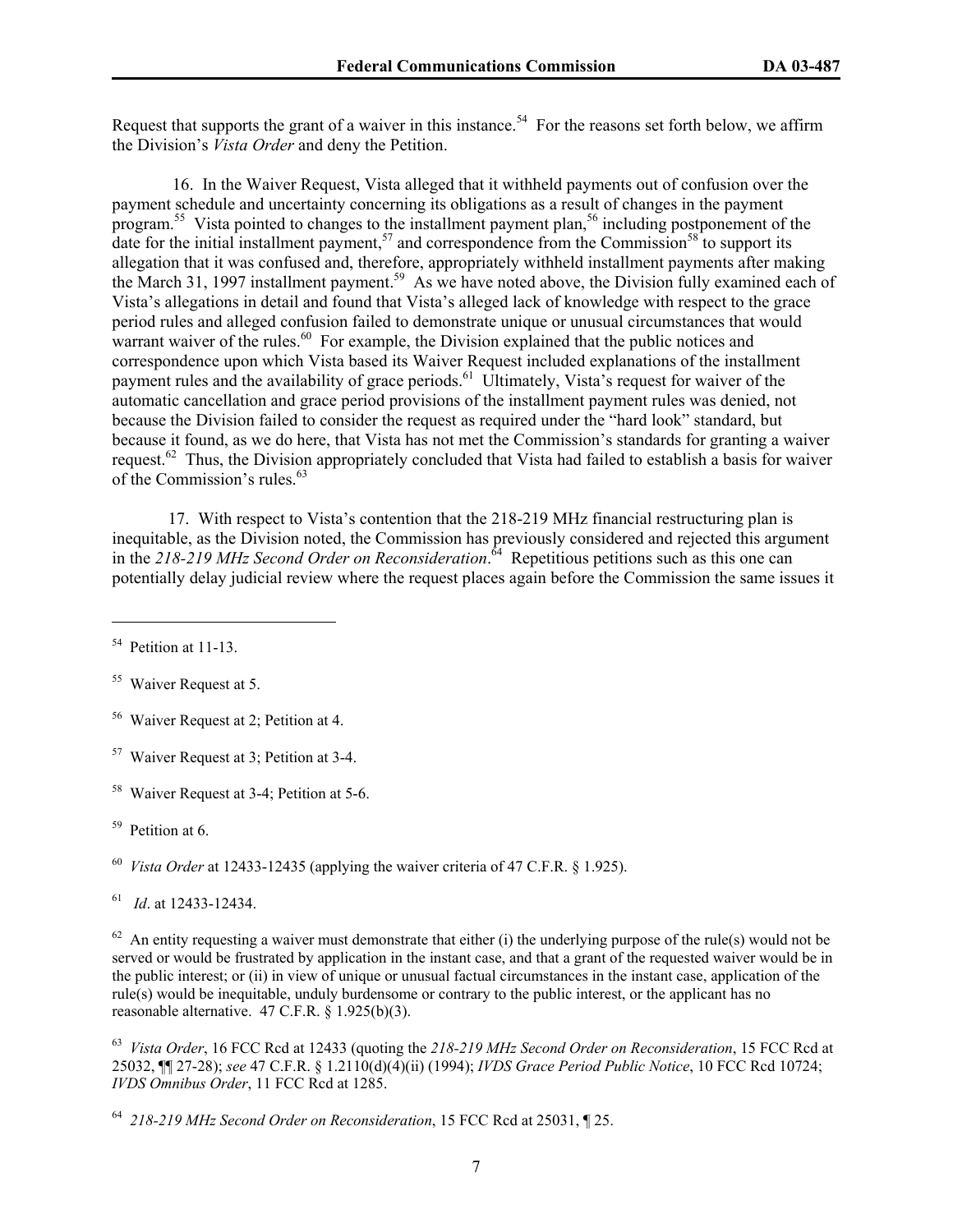already has addressed with respect to the same party or similar parties in other contexts.<sup>65</sup> Vista has failed to justify further consideration here of arguments previously rejected by the Commission.<sup>66</sup> Accordingly, we see no reason to revisit the issue here.

18. With respect to Vista's allegation that the Division failed to address certain orders cited in the Waiver Request,<sup>67</sup> we find that Vista's characterization of those cases was incorrect, and Vista supplied such minimal argument in support of its characterization that the Division was not required to explain how those cases were inapplicable. As we explain below, of the two lines of cases cited by Vista, the first does not involve a waiver analysis applicable to the installment payment rule, and the second involves circumstances that Vista does not allege were present.

19. The first line of orders Vista cited in the Waiver Request involve requests by winning bidders to waive the Commission's down payment or final payment rules, not the installment payment rules.<sup>68</sup> The Commission has granted a partial waiver of a down payment or final payment deadline only where the winning bidder's failure to pay was based on inadvertent error, the bidder immediately remitted payment, and the bidder provided evidence of an ability to pay at the time of the original deadline.<sup>69</sup> Thus, Vista was incorrect in citing those cases for the overly broad proposition that "the Commission has

 $\overline{a}$ 

<sup>66</sup> It is a waste of administrative resources to address arguments regarding the equity of a Commission rule through a waiver petition where the Commission has already addressed the specific arguments when they were raised in a challenge to the adoption of the rule. *See Turro v. FCC*, 859 F.2d 1498, 1500 (DC Cir. 1988) (upholding the Commission's decision to address via rulemaking, rather than through individual *ad hoc* waiver proceedings, two questions of policy that were virtually identical to each other, one raised by way of a waiver request and the other by way of petition for reconsideration).

 $67$  Petition at 11; Waiver Request at 7 (citing Mountain Solutions Ltd, Inc., Emergency Petition for Waiver of Section 24.711(A)(2) of the Commission's Rules regarding Various BTA Markets in the Broadband Personal Communications Services (PCS) C Block Auction, *Memorandum Opinion and Order*, 13 FCC Rcd 21983 (1998) ("*Mountain Solutions*"); Carolina PCS I Limited Partnership Request for Waiver of Section 24.711(a)(2) of the Commission's Rules Regarding BTA Nos. B016, B072, B091, B147, B177, B178, B312, B335, AND B436, Frequency Block C, *Memorandum Opinion and Order*, 12 FCC Rcd 22938, (1997) ("*Carolina PCS*"); Metricom, Inc's Request for Waiver of Section 27. 208(a) of the Commission's Rules for Wireless Communications Service Markets: ME30A, ME45A, ME46A, RE01D, RE05C, RE05D, RE06C, RE06D, *Order*, 13 FCC Rcd 890 (WTB 1998) ("*Metricom*"); Magnacom Wireless, L.L.C. Request for Waiver of Section 24.716(a)(2) of the Commission's Rules, *Order*, 13 FCC Rcd 766 (1998) ("*Magnacom*"); Letter from Thomas J. Sugrue, Chief, Wireless Telecommunications Bureau, to Lloyd W. Coward, Esq., Counsel for TE-MCG Consortium, 14 FCC Rcd 2173 (1999) ("*TE-CMG*"); Letter from Daniel B. Phythyon, Chief, Wireless Telecommunications Bureau, to Thomas Gutierrez, Esq., Counsel for Lancaster Communications, Inc., DA 98-2052 1998 WL 709412 (1998) ("*Lancaster*")).

68 Waiver Request at 7 (citing *Mountain Solutions*, 13 FCC Rcd 21983; *Carolina PCS*, 12 FCC Rcd 22938; *Magnacom*, 13 FCC Rcd 766 *Metricom*, 13 FCC Rcd 890).

<sup>&</sup>lt;sup>65</sup> Where the same subject matter is pending before the Commission on a reconsideration petition filed by another party, the courts typically hold judicial review in abeyance until all related actions are resolved by the Commission. *See Home Box Office, Inc. v. FCC*, 567 F.2d 9, 23 n.27 (D.C. Cir), *cert. denied*, 434 U.S. 829 (1997); *Wrather-Alvarez Broadcasting, Inc. v. FCC*, 248 F.2d 646, 648-49 (D.C. Cir 1957) (holding judicial review in abeyance until administrative reconsideration has been completed with respect to parties who are not parties to the reconsideration petition); *see also Celtronix Telemetry, Inc. v. FCC*, 2001 WL 799945 (D.C. Cir. 2001); *Bellsouth Corp. v. FCC*, 17 F.3d 1487, 1489-90 (D.C. Cir. 1994); *Southland Industries v. FCC*, 99 F.2d 117 (1938).

<sup>69</sup> Southern Communications Systems, Inc., *Memorandum Opinion and Order*, 15 FCC Rcd at 25109-25111, ¶¶ 13- 15 (2000) ("*Southern Communications*") (distinguishing the analysis of requests for waiver of the installment payment rules from requests for waiver of the down payment rules in light of the different provisions and purposes of those rules).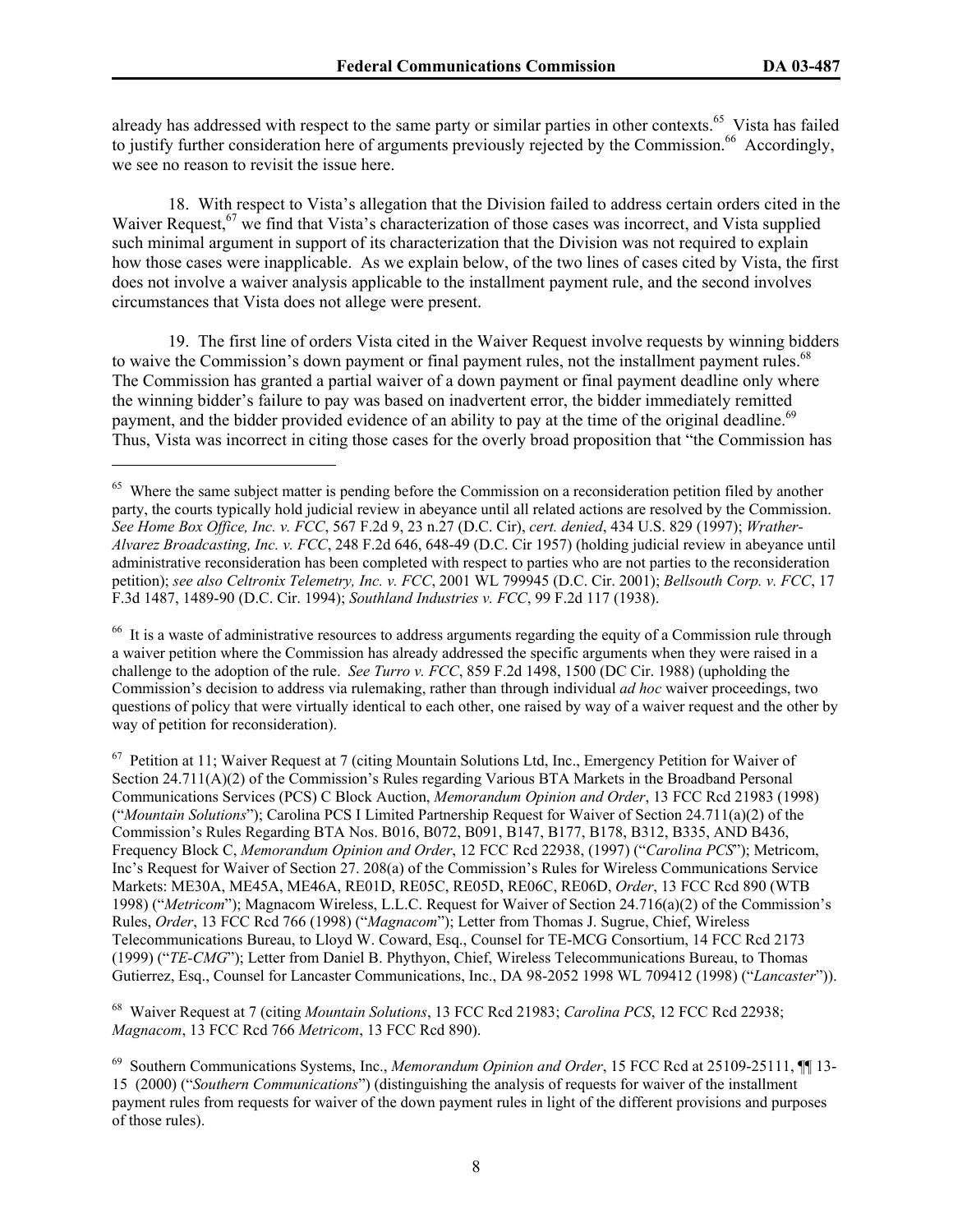granted relief from installment payment obligations where the licensee at all times had the money when it was due."70

20. In *Southern Communications*, the Commission explained in detail that requests for waiver of a winning bidder's down payment or final payment obligation are of limited applicability with respect to a licensee's request for waiver of its installment payment obligation.<sup>71</sup> In that order, the Commission noted that prior limited waivers of down payment obligations do not provide support for waiver of an installment payment obligation because the installment payment rule has a function, purpose, and burden different from the down and final payment rules.<sup>72</sup> Thus, the Commission concluded that the limited instances where a partial waiver of the down payment rule or the final payment rule has been granted failed to provide a basis for granting Southern Communications, Inc.'s request for waiver of its installment payment obligations.73 In light of the fact that Vista failed to explain how the down payment precedent applied to its Waiver Request, and given that *Southern Communications* clearly explained that such precedent was inapplicable, the Division was not required to specifically explain how the cited precedent was unavailing in this instance.

21. The second line of orders cited in Vista's Waiver Request involved the constructive waiver of the automatic cancellation rule. The two orders cited, *TE-MCG* and *Lancaster*, 74 were instances where as a result of administrative oversight, it was determined that a constructive waiver of the installment payment deadlines had occurred.75 In contrast to *TE-MCG* and *Lancaster*, in this instance the Commission did not act in a way that could have been construed as waiving the installment payment deadline for the June 30, 1997 installment payments.<sup>76</sup> In light of Vista's failure to offer to demonstrate or to argue how any Commission actions rose to the level of constructive waiver, the Division was not required to specifically explain how these orders were inapplicable to Vista's request.<sup>77</sup>

## **IV. ORDERING CLAUSES**

 $\overline{a}$ 

73 *Id*. at 25110, ¶ 15.

74 Waiver Request at 7 (citing *TE-CMG*, 14 FCC Rcd 2173; *Lancaster*, 1998 WL 709412).

<sup>75</sup> *TE-CMG*, 14 FCC Rcd 2173; *Lancaster*, 1998 WL 709412. We note that the Court of Appeals for the District of Columbia Circuit has rejected attempts to expand the limited scope of the constructive waiver cases. *See* Requests for Extension of the Commission's Initial Non-Delinquency Period for C and F Block Installment Payments, *Order*, 13 FCC Rcd 22071 (1998), *aff'd econ*, Requests for Extension of the Commission's Initial Non-Delinquency Period for C and F Block Installment Payments, *Memorandum Opinion and Order*, 14 FCC Rcd 6080 (1999), *aff'd*, *SouthEast Telephone v. FCC*, 15 FCC Rcd 17500, 17517) No. 99-1164, (D.C. Cir. Nov. 24, 1999) (concluding that "the mere fact that the agency granted TE-MCG's request does not require it to grant petitioner's request.").

76 *See 21st Century*, 16 FCC Rcd at 17265 ¶¶ 20-21 (petitioner did not provide a basis for reconsideration of a previous Commission order, denying a request for waiver of a payment deadline, where the petitioner did not allege that the Commission acted in a way that could have been construed as waiving a payment deadline).

 $77$  In its Petition, Vista also fails to provide any facts in support of constructive waiver, but rather takes issue with the Commission's established view of the significance of these cases. Petition at 11-13. Vista's attempt to reconstrue these decisions is unavailing and does not change our analysis here.

<sup>70</sup>Waiver Request at 7.

<sup>71</sup> *Southern Communications*, 15 FCC Rcd 25103.

<sup>72</sup> *Id*. at 25109-25110, ¶¶ 13-15.